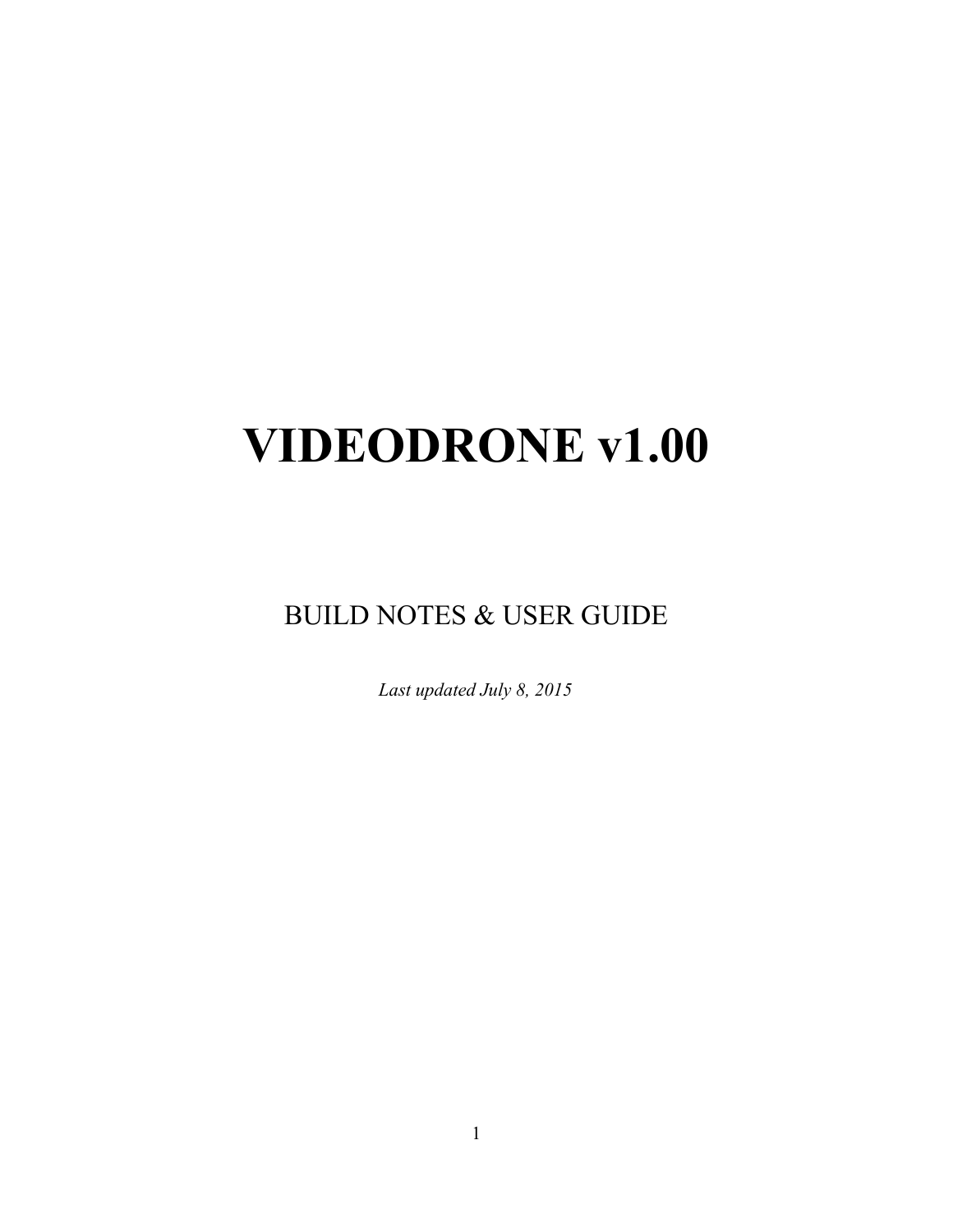This guide contains valuable information for kit builders as well as anyone self-sourcing parts. Information is provided on key components that was omitted from the schematic due to space limitations and for greater clarity. Special assembly instructions along with important notes on the use of the completed Videodrone are also included. This guide does not include information on basic electrical components or how to properly install them. Some components can be installed in different orientations physically, but electrically only one orientation will be correct and safe. This guide also does not cover the basics of soldering. If you are unfamiliar with these skills, there are many resources available on the internet to learn from before beginning the assembly of Videodrone.

Step by step build directions are included to help keep the build organized; however, the order is not absolutely vital for successful assembly. The design of Videodrone allows for a lot of room to work with no overlap or interference between parts. While there are a lot of components used to make Videodrone (105 resistors!), all parts on the board are clearly labeled with an annotation for easy reference. Resistors are also labeled with the correct resistance value printed underneath their footprint.

**Please read through this guide completely before assembling a kit or sourcing parts.** All sections contain important information on special parts and methods that will be useful for both choosing components and assembling a kit.

**Please check that all parts are included and arrived undamaged before starting on your build.** This is especially important for the circuit boards. Make sure they haven't been dented, cracked or otherwise damaged during shipping.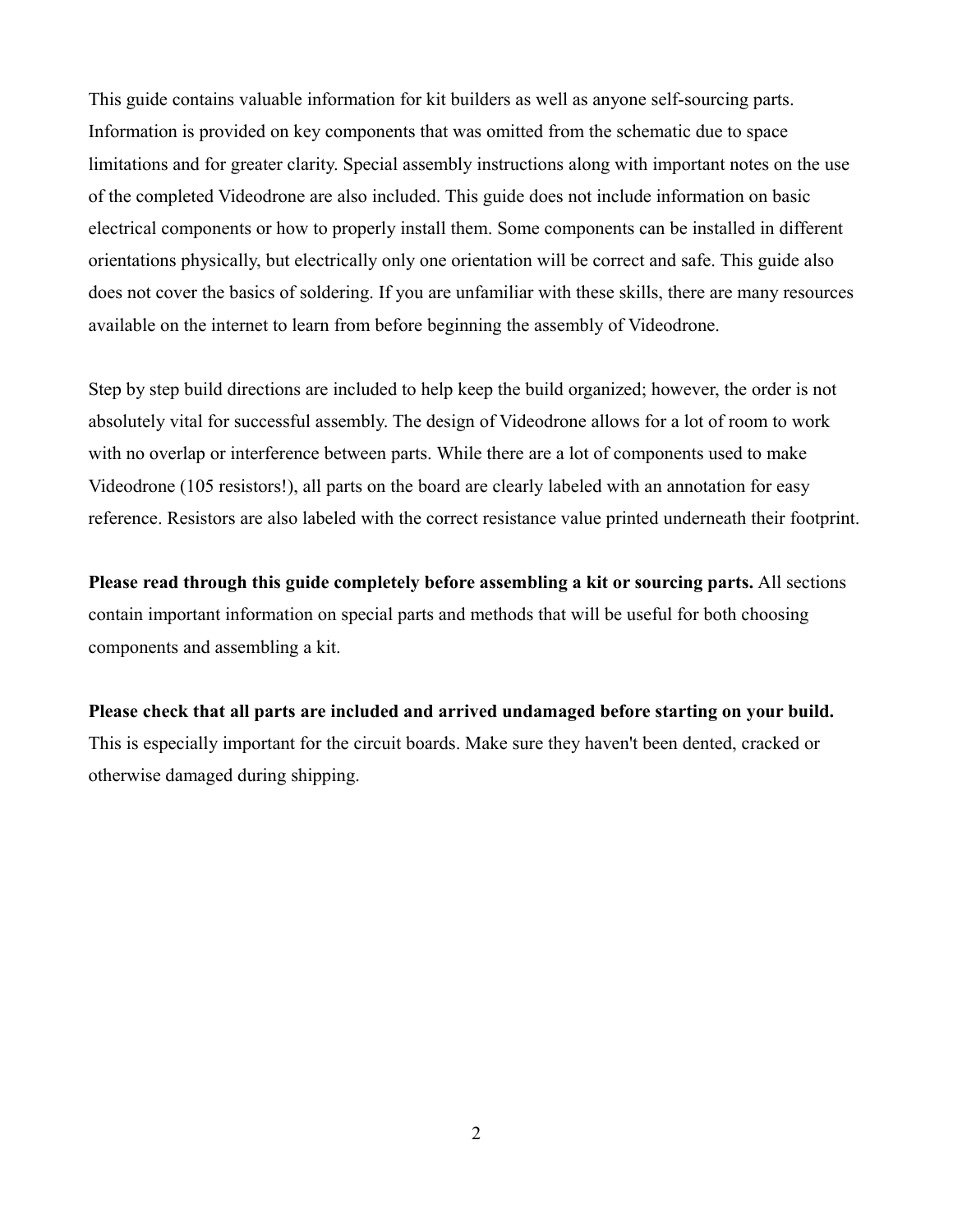# **Table of Contents**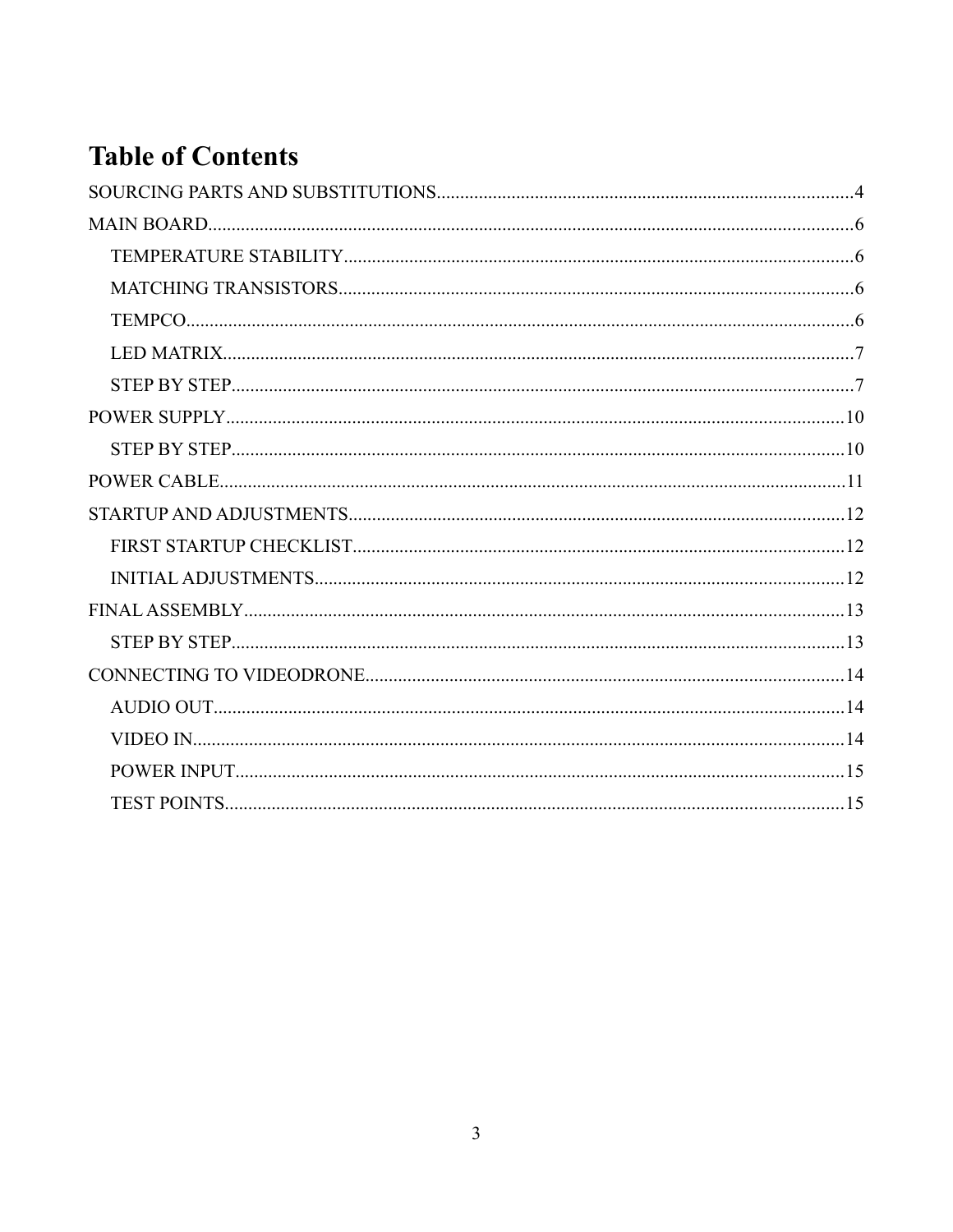# **SOURCING PARTS AND SUBSTITUTIONS**

All Videodrone components use standard physical layouts and connections. Please consult the bill of materials for Digikey part numbers to see examples of compatible components even if you plan on ordering elsewhere. Substitutes should be readily available from other retailers.

- Unless they were unavailable, all resistors included in the kits are 1/4 watt, 1% metal film. I would suggest using the same if you are sourcing components. It is possible to use carbon resistors in many noncritical areas, but the small difference in price usually doesn't make the added complexity of sourcing two kinds of parts worthwhile, especially when building only one unit.
- It may not be possible to get 1% metal film resistors in the E24 series in which case the values of the E96 series won't line up perfectly with the E24 values. Using the closest value in the other series will not cause any problems. For example, the closest E96 equivalent of 47k is 47.5k. Kits may include E96 values in which case you may simply ignore the last digit.
- C12, C24 and C35 are optional. They have not been necessary in any of the builds I have done and I would not recommend installing them. They are not listed in the bill of materials or included in the kit.
- R4, R23 and R43 should ideally be a 3300ppm tempco for best temperature stability. I have used a 10k 3000ppm part made by TE Connectivity which is available from Digikey since it is low cost and easy to source. For the purposes of making drones with a stock Videodrone, a tempco isn't strictly necessary and the oscillators are stable enough without the specified tempco. On the other hand, more accurate tempcos may be used if you plan on modifying Videodrone for more sensitive purposes.
- 2k, 1.87k or a tempco of most any other value could be used instead of the 10k tempco specified so long as an appropriate change is also made to R5 and R6 (VCO 1), R24 and R25 (VCO 2) and R44 and R45 (VC clock) to maintain the same nominal one volt per octave response.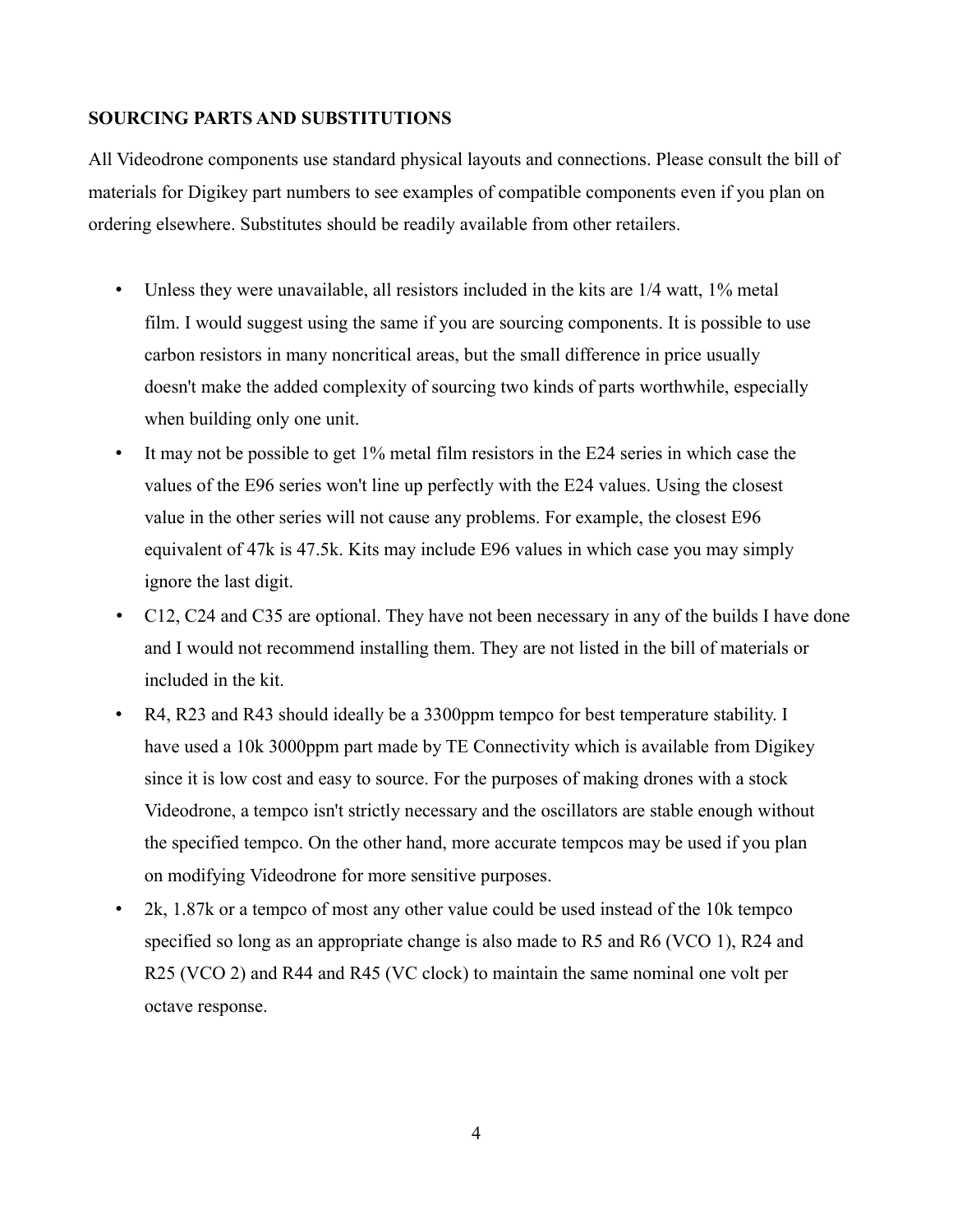- C10, C22 and C34 are the timing capacitors for each of the oscillators. Polyester film box capacitors are supplied in the kit. For critical applications these could be replaced with metal film or film/ foil polypropylene capacitors. Polyester capacitors will work fine for a stock Videodrone build.
- The type of LED matrix that works with Videodrone uses an industry standard pin-out so most single color displays will work. Displays of the correct size are listed as 32mm by 32mm and use 3mm LEDs. Both row anode and row cathode displays are compatible.
- A compact 1000uF 35V electrolytic capacitor from Digikey is listed in the BOM and supplied with the kit. This part was chosen for its low height and a capacitance which is sufficient for the current draw of a stock Videodrone. It is possible to use larger capacitors if a greater output is required for use of the power supply with a heavily modified Videodrone or with another project. The footprint on the PSU board is labeled 2200uF but it will fit most 3300uF 35V capacitors and may even fit some 4700uF 35V capacitors. The footprint is designed to accommodate a 16mm diameter capacitor with a 7.5mm lead spacing. It might also fit some 18mm diameter capacitors.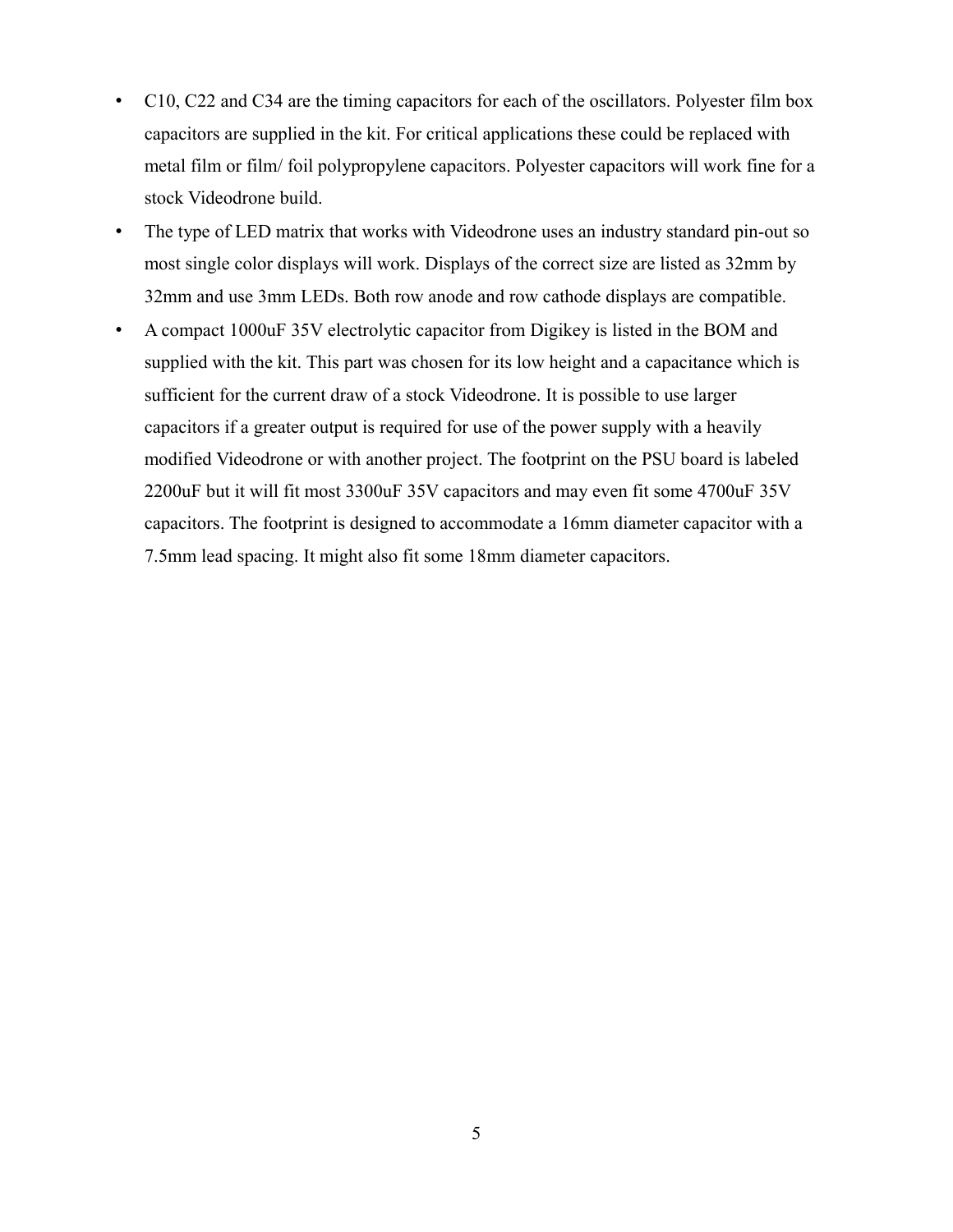# **MAIN BOARD**

# *TEMPERATURE STABILITY*

It is vital for temperature stability that the transistor pairs that make up the VCO and VC Clock exponential pairs  $(Q1 + Q2/Q4 + Q5/Q7 + Q8)$  be thermally connected to one another before they are soldered in place. I have been using superglue to glue the flat faces together. This method is easy and convenient. It also makes installing the transistor pair easier. Thermal grease is messier but may do a better job of ensuring the best thermal contact. I have not found this to be necessary for a stock Videodrone build.

#### *MATCHING TRANSISTORS*

Depending on your plans for Videodrone, matched transistors may not be required. I have not found transistor matching to be necessary with a stock Videodrone build. If you plan on modifying the VCOs to track together or with other oscillators then matching is important. These modifications and the process of transistor matching are beyond the scope of this document, but there is information available on the internet if you are interested.

# *TEMPCO*

Each kit includes three 10k 3000ppm temperature compensating resistors (tempco) to be used for R4, R23, R43. These have shorter leads and a non-standard color code (they are marked brown/ black/ orange/ orange/ black) denoting the resistance value and tempco factor. These should also be thermally contacting their respective exponential pair. I have used hot glue in the past to hold them close together and in contact with each other. This has worked fine for stock builds. Again, thermal grease between components would be more effective. Some kind of thermal isolation from outside air currents around the exponential pair and tempco (for example, heat-shrink tubing wrapped around all three parts) would also help with stability, but is not required.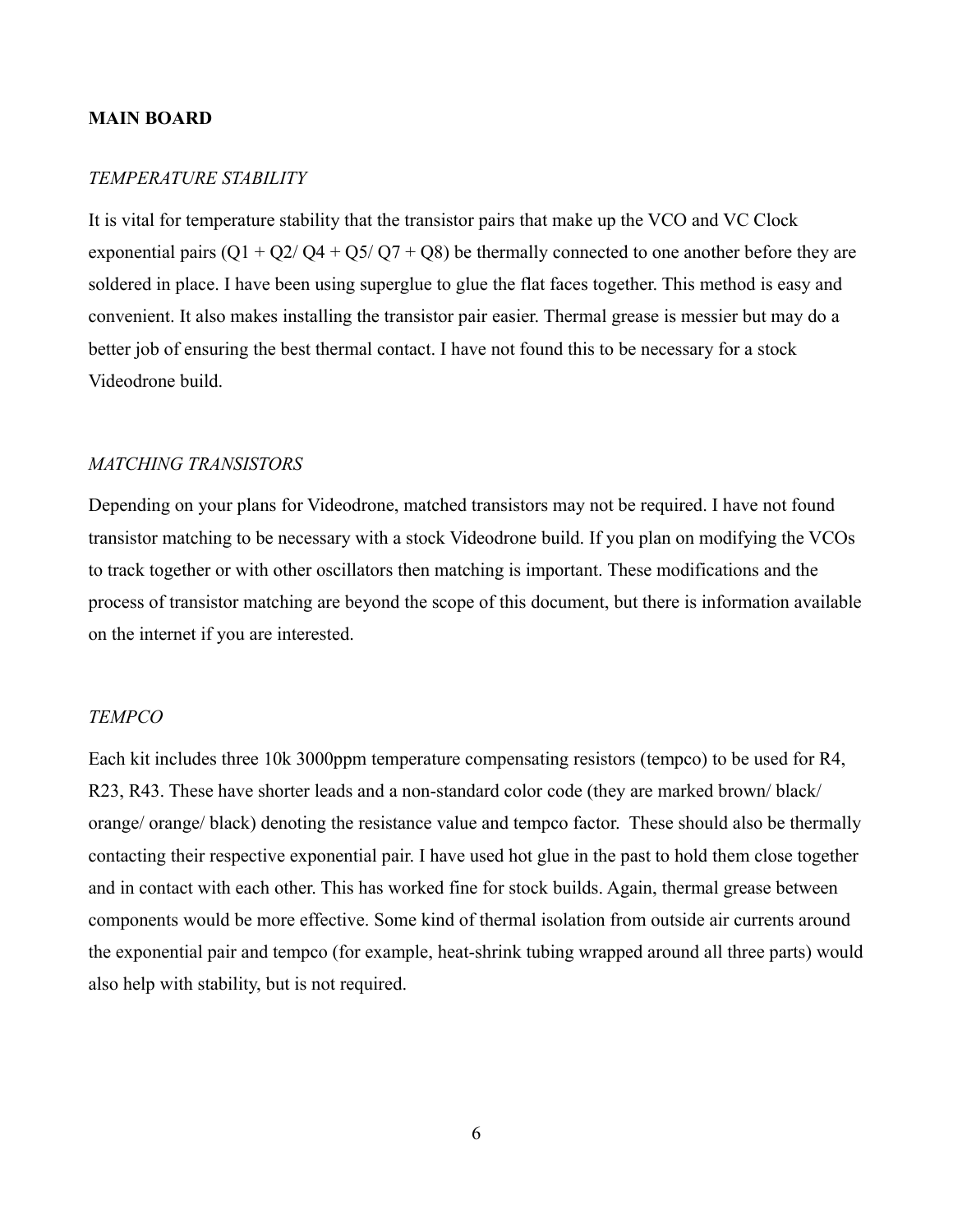# *LED MATRIX*

The type of single color LED matrix used in Videodrone comes in two different varieties: row anode and row cathode. This specifies the electrical orientation of the LED within the matrix. Two jumpers are used to determine which type of matrix Videodrone will work with by connecting four pads in two different ways. The jumper orientations for each type of matrix are labeled on opposite sides of the board for clarity, but the jumpers can be installed on either side as long as they connect the correct pads. Connect the pads vertically for a row anode display and horizontally for a row cathode display. Kits come with a row anode LED matrix unless otherwise marked.

Using the industry standard pin-out allows Videodrone to work with most single color LED matrices. This makes it worthwhile to attach the LED matrix using two eight pin SIP sockets so it can be quickly swapped out for a different display. There are many colors available in this format as well as square LED varieties.

# *STEP BY STEP*

- STEP 1: Solder all resistors and diodes in place with the diodes in the correct orientation.
- STEP 2: Solder all IC sockets in place
- STEP 3: Solder all ceramic disc capacitors in place. C12, C24 and C35 are optional. They are not included the kit.
- STEP 4: Solder all transistors including the joined exponential pairs in place in the correct orientation. U2, U6 and U10 use the same TO-92 package used by the transistors and can be added at the same time. Use tweezers to carefully bend the middle leg of each part so it is able to sit suitably close to the board.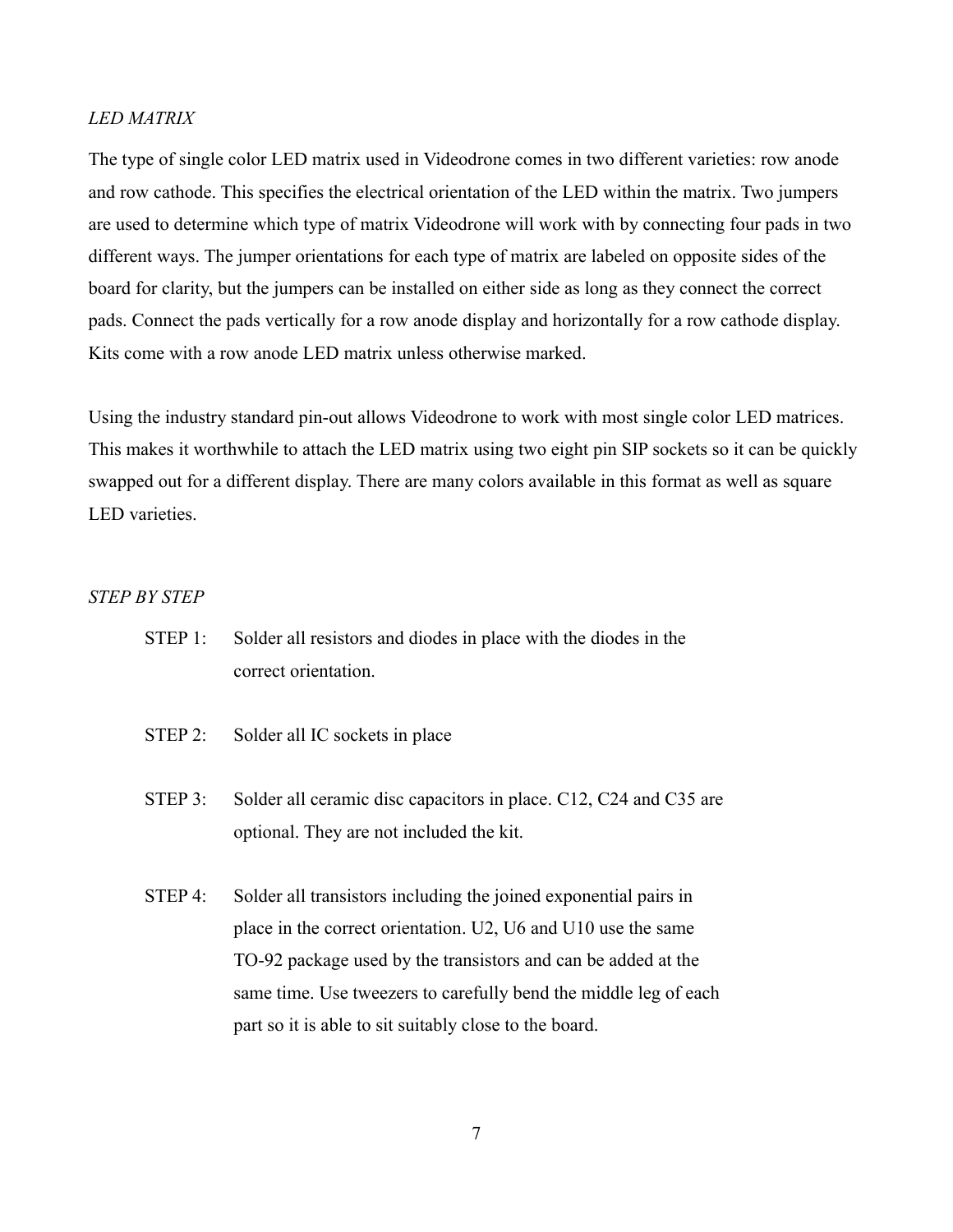- STEP 5: Solder the three tempco resistors in place such that they are suspended off the board far enough to be able to physically contact the exponential pair. Hot glue or otherwise secure the tempcos to their exponential pair.
- STEP 6: Solder the polyester box capacitors and electrolytic capacitors in place with the electrolytic capacitors in the correct orientation.
- STEP 7: Cut two power headers to the correct length to make a 5x2 10 pin header. (The kit includes a 40x2 double row pin header for this purpose.) Solder the power headers in place. It helps to attach an IDC connector while soldering the header to keep the pins in the correct spacing and orientation as it is easy to overheat and melt the plastic of the header even when being careful.
- STEP 8: Solder the three trimmer potentiometers in place.
- STEP 9: Install the two jumpers in the correct orientation for the type of LED matrix being used. A short length of 22 awg wire is included in the kit for this purpose, but the trimmed leg of an installed component would also work.
- STEP 10: Before installing the front panel components, clean the entire front panel of any flux residue with a solvent that is safe for the electrical components and is appropriate for the type of flux you are using. I have been using denatured alcohol to clean the standard rosin flux core solder I use.
- STEP 11: Solder all front panel components including potentiometers, switches and jacks.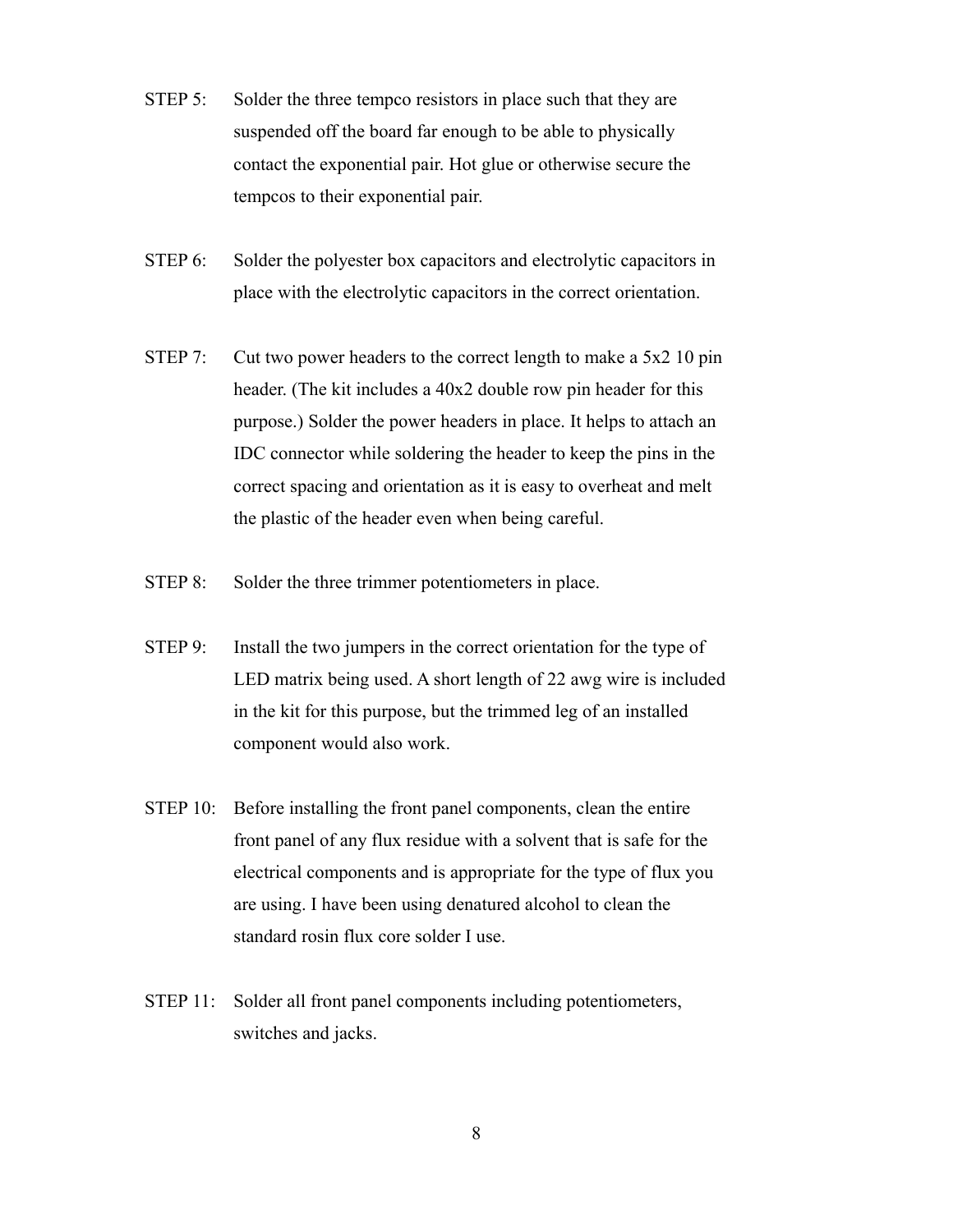- STEP 12: A 40 pin SIP socket is included in the kit to use with the LED matrix. Cut two 8 pin sockets and install them in the two 8 pin rows of pads that sit under the matrix. I would recommend attaching the LED matrix using the socket even if you don't plan on swapping the matrix regularly. It is possible to solder the matrix directly in place if you would prefer.
- STEP 13: Clean the back of the board of any flux residue. Alternatively, you could use no-clean solder to attach the front panel components since the back of the board won't be directly visible.
- STEP 14: Insert all ICs into their sockets in the correct orientation. Pin one on each IC should always be located near the rectangular marking on the footprint. Pin one is also designated by a square pad.
- STEP 15: Insert the LED matrix into its socket in the correct orientation. Pin one (the pins are usually labeled on the underside of the matrix) should be located in the lower left corner when looking at Videodrone from the front.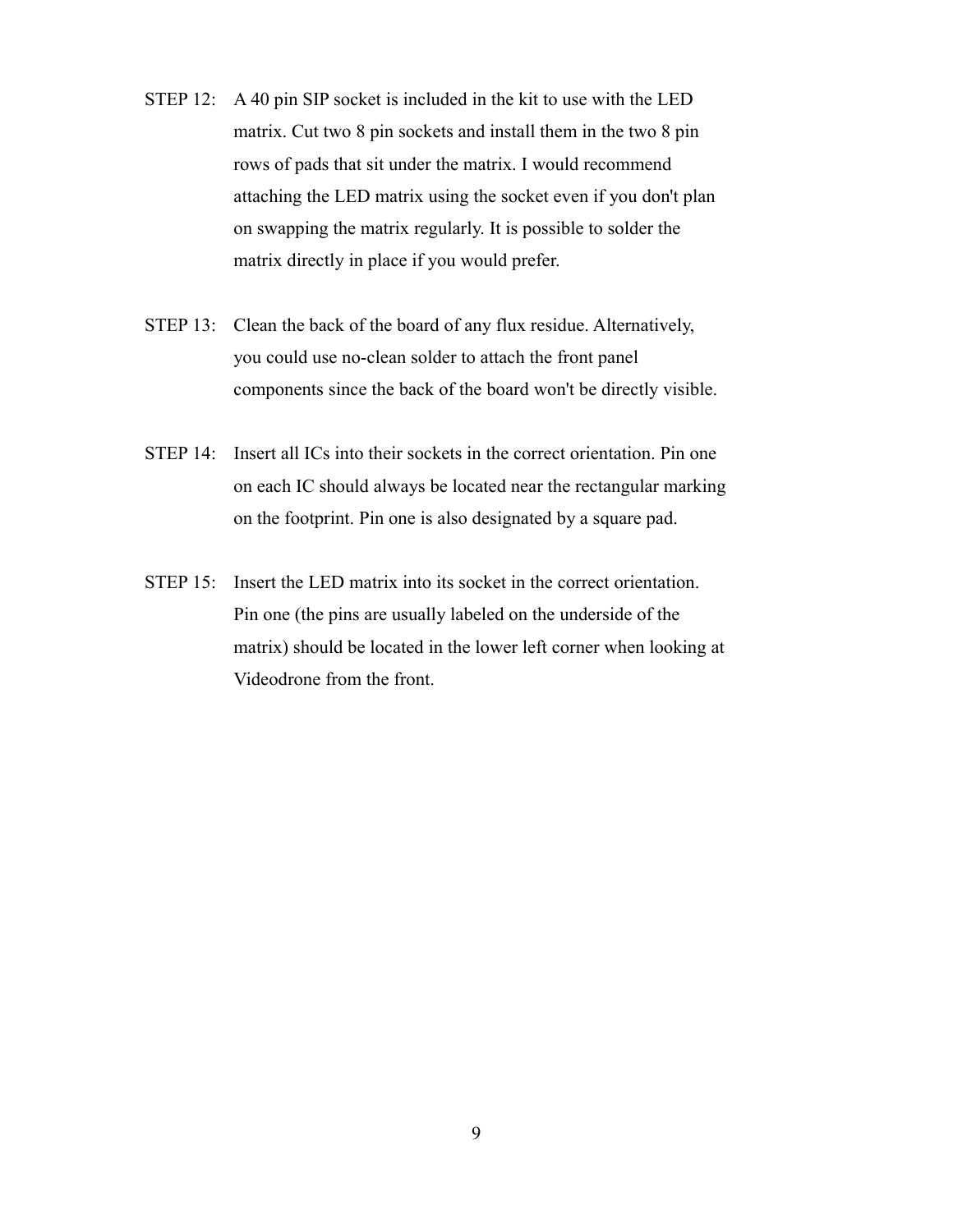#### **POWER SUPPLY**

# *STEP BY STEP*

- STEP 1: Bend the leads of both voltage regulators at a right angle such that the leads fit into their respective holes while also allowing for the hole in their tab to line up with the hole in the board.
- STEP 2: Add thermal grease between the voltage regulator and the heatsink. Insert one of the shorter 1/4 inch screws up from the bottom of the board, through the heatsink and finally through the tab on the voltage regulator. Add a nut and securely tighten it down against the tab of the voltage regulator.
- STEP 3: Solder the leads of the voltage regulator to their respective pads.
- STEP 4: Solder all resistors, diodes, the 0.1uF ceramic capacitors and the 100uF electrolytic capacitors in place with the diodes and electrolytic capacitors in the correct orientation.
- STEP 5: Solder the 1000uF electrolytic capacitors in place in the correct orientation.
- STEP 6: Solder the 2.1mm power connector in place.
- STEP 7: Cut two more power headers to the correct length to make 5x2 10 pin headers. (Again, use the 40x2 double row pin header included in the kit.) Solder the power headers in place using an IDC connector to keep the pins in the correct spacing and orientation.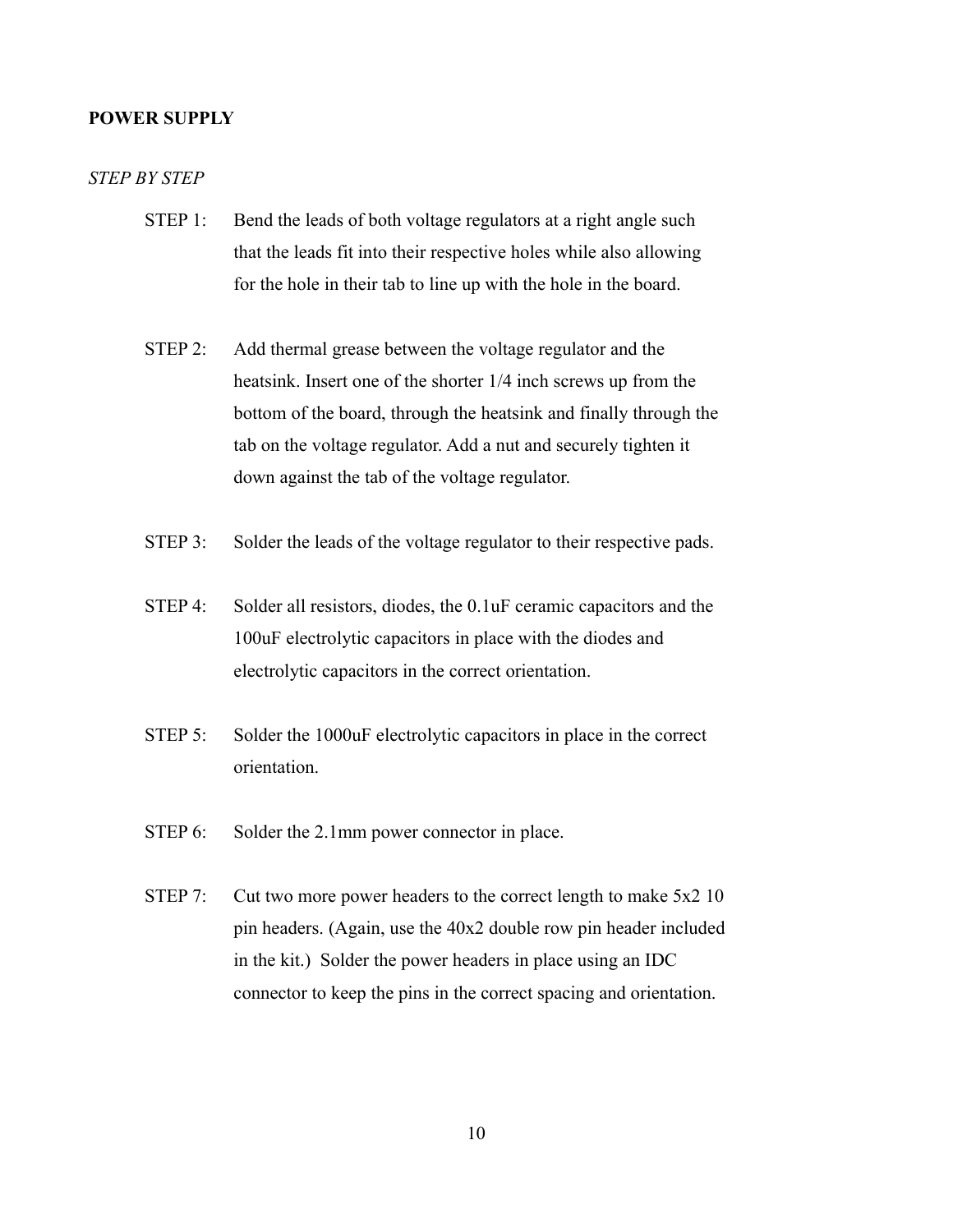# **POWER CABLE**

The power cable is made from three IDC connectors and a ten conductor ribbon cable. This is the same type of connector used to distribute power in a Eurorack modular system. The power connections on Videodrone are completely consistent with that standard. There are special tools available to install IDC connectors onto ribbon cable, but I use a small vise to slowly and evenly compress the two connector halves onto the cable.

To make the power cable, first attach one IDC connector to one end of the cable. All of the following IDC connectors should be attached to the same side of the ribbon cable as the first. The second connector needs to be spaced over so that the first two connectors can comfortably attach to the two power connections on the main board. They should be attached 3 3/8 inches (86mm) between the centers of the connectors. The third connector should be attached 3 7/8 inches (99mm) from the center of the second connector. Once the third connector is attached, cut off the excess ribbon cable.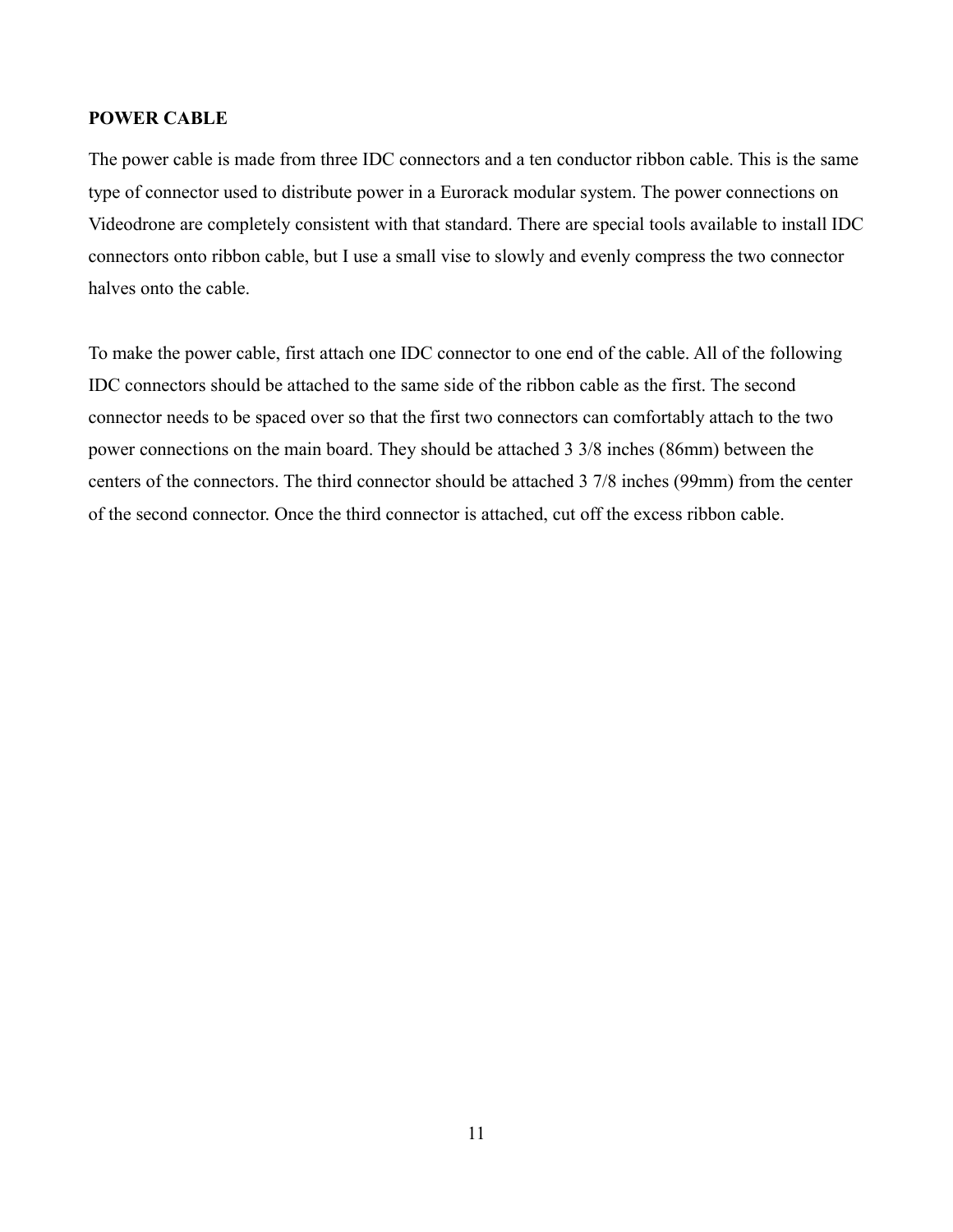# **STARTUP AND ADJUSTMENTS**

# *FIRST STARTUP CHECKLIST*

- Check for shorts between the power rails on the power supply board.
- With the main board disconnected, plug in the power supply and check that it is outputting a stable +12V on the positive rail and -12V on the negative rail.
- Check for shorts between the power rails on the main board.
- Connect the power supply to the main board with the power cable. Check that the  $+12V$ , GND and -12V connections are lined up and connected correctly between the PSU and main boards. All power headers are clearly labeled.
- You can double check that the power connector is connected correctly using a multimeter to confirm that the +12V, GND and -12V connections for each of the sections are electrically connected only to themselves and by re-checking for shorts between the power rails.
- When powering up for the first time, be ready to remove power quickly while looking (and smelling) for any obvious faults such as components getting too hot.
- If Videodrone appears to be stable, you can start testing for correct functionality.

# *INITIAL ADJUSTMENTS*

There are three trimmer potentiometers on Videodrone. One trimmer each is used to set the initial pitch of the VCOs and one trimmer is used to set the initial rate of the VC clock. These work in the same way as the front panel controls but allow for an alternate way to set the lowest pitch or rate available.

- For the VCOs, first set the front panel pitch control fully counter-clockwise. Change the initial pitch trimmer until the VCO reaches your preferred lowest pitch setting. I typically set the lowest pitch to 25hz.
- For the VC clock, first set the front panel rate control fully counter-clockwise. Change the initial rate trimmer until the frame rate reaches your preferred lowest rate setting. I typically set the lowest frame rate to five frames per second.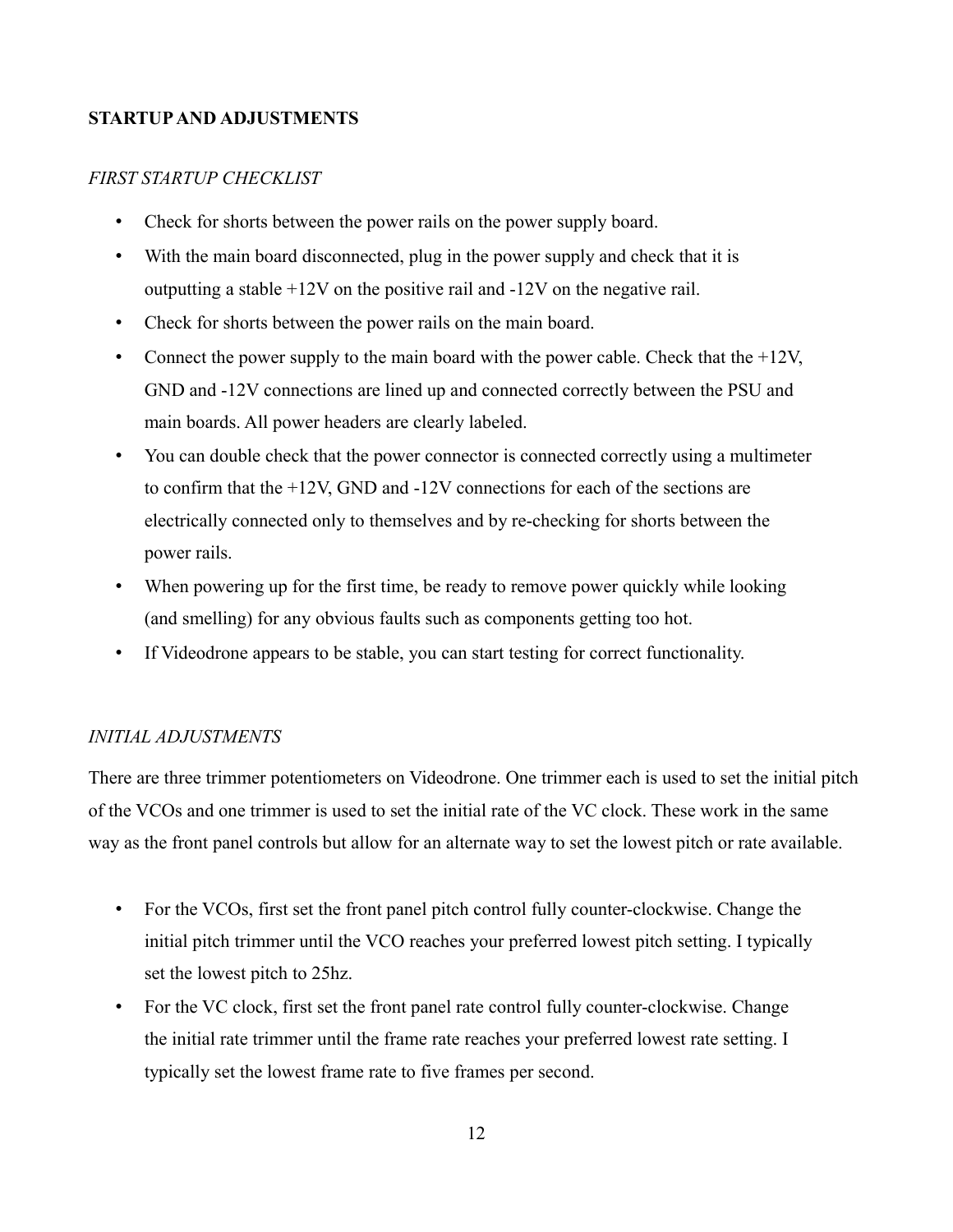# **FINAL ASSEMBLY**

# *STEP BY STEP*

- STEP 1: Attach the power supply to the acrylic back panel using the four 3/8 inch screws and four nuts. The four 1/8 inch plastic standoffs should be installed between the power supply board and the acrylic back plate.
- STEP 2: Attach the six aluminum standoffs to the back plate with six of the 1/4 inch screws.
- STEP 3: Attach the power cable to both headers on the main board using the two more closely spaced IDC connectors. The cable should be installed so the third connector points out to the right side of the main board when viewed from the back. Attach the last connector to the header on the power supply board. This should allow the main board to hinge down into place like a book with the power cable neatly folding onto itself.
- STEP 4: Attach the main PCB to the aluminum standoffs with the six remaining 1/4 inch screws.
- STEP 5: Add the four rubber bumpers to the back four corners of the acrylic back plate.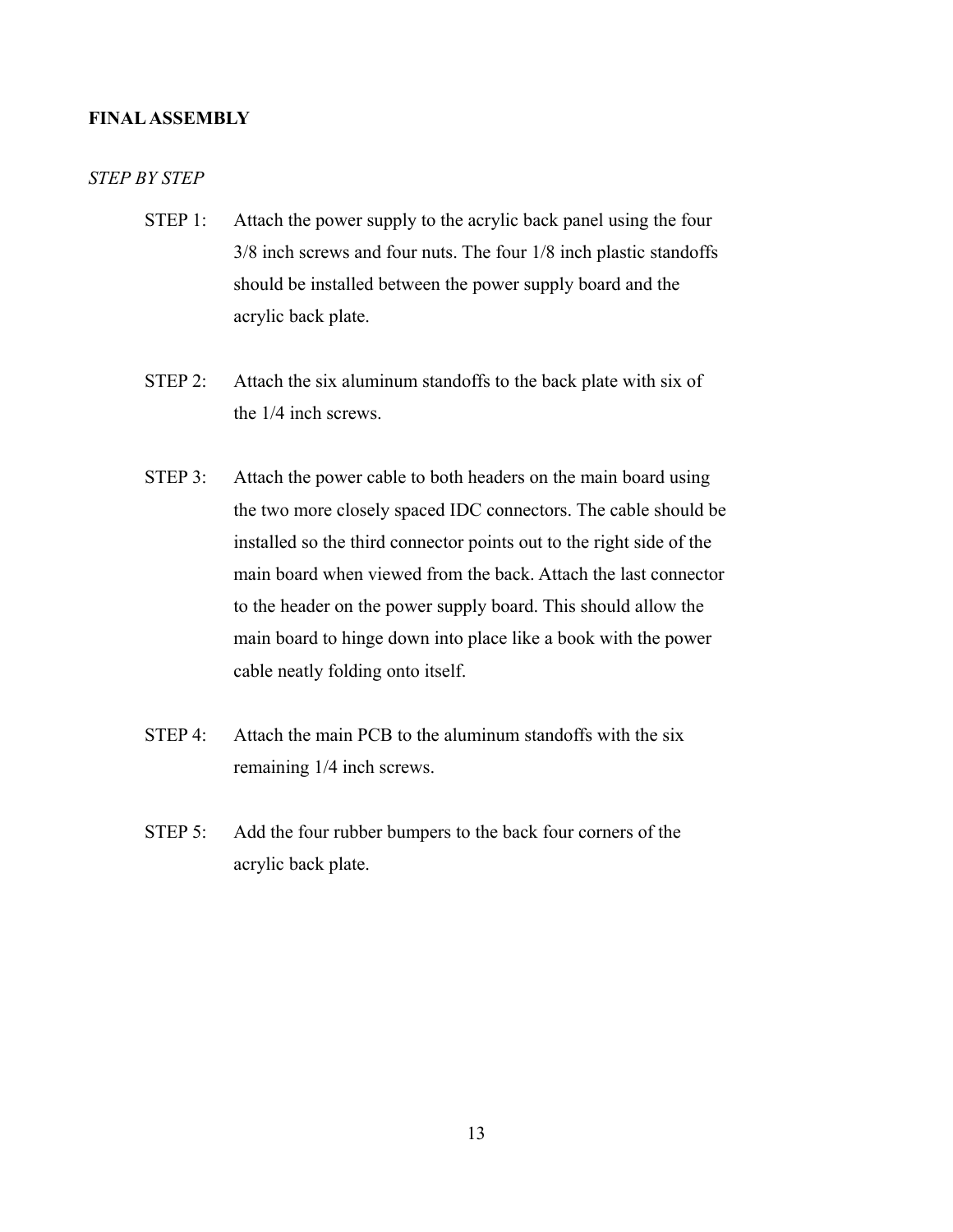# **CONNECTING TO VIDEODRONE**

# *AUDIO OUT*

The audio output jack presents a line level signal that should be suitable for most consumer (-10dBV) and pro (+4dBu) line level inputs. The output is stereo with the same signal copied to the left and right channels. This connection is ideal for connecting directly to most modern consumer audio systems with a stereo line in such as mp3 player docks, computer speakers, home theater systems and many new cars (please don't Videodrone and drive.)

Most pro audio gear such as audio interfaces and mixing desks use balanced mono inputs which means if you apply the same signal into both sides of the balanced input it will reject everything and be very quiet. For this type of input, you can use a Y cable or splitter that puts the left and right channels on their own mono plug. Unbalanced mono inputs are safe to connect directly as long as a stereo cable is used.

- DO NOT use a 3.5mm mono plug to connect to Videodrone. This type of connector will short both outputs to ground and silence them.
- DO NOT plug headphones directly into the audio out jack. Most modern headphones will overload the output.
- DO NOT connect Videodrone directly to a balanced input.
- USE a 3.5mm stereo to stereo cable with any stereo or unbalanced mono line in.
- USE a 3.5mm stereo to dual RCA for hi-fi and component systems that use two separate mono RCA jacks for their stereo inputs.
- USE a 3.5mm stereo to dual mono Y cable or splitter for balanced inputs.

# *VIDEO IN*

Any cable with a 3.5mm stereo or mono plug is safe to connect to the video in. Regardless of which type of cable you use, when connecting a stereo output to the video in jack only the left channel will be used to drive the video.